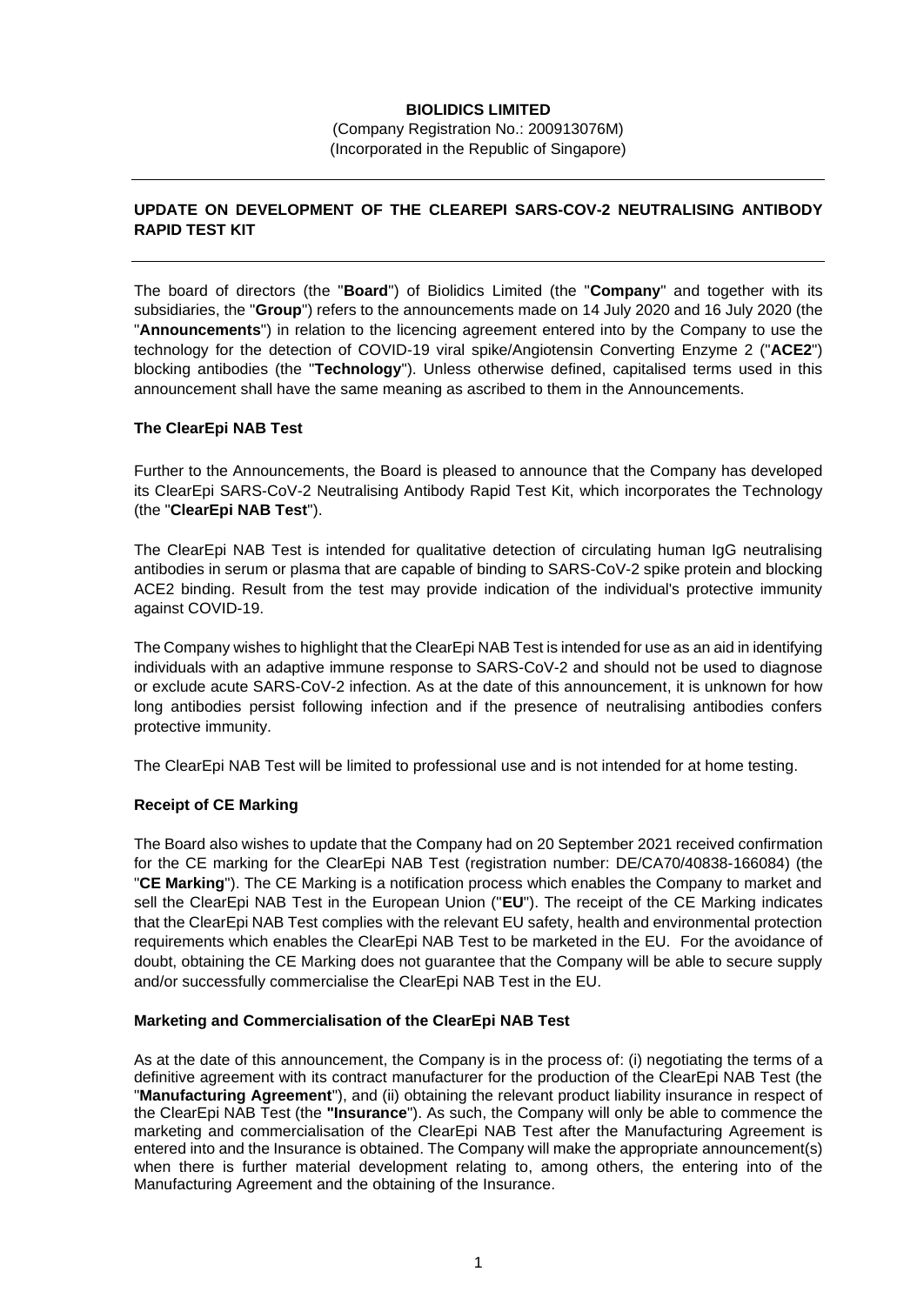Barring unforeseen circumstances, and given the ongoing COVID-19 pandemic, and subject to the Company being able to successfully market and commercialise the ClearEpi NAB Test in the EU, the development of the ClearEpi NAB Test and its receipt of the CE Marking is expected to contribute positively to the revenue of the Group for the current financial year ending 31 December 2021. However, given that the ClearEpi NAB Test has yet to be launched, the Company is unable to quantify such financial impact as the sales uptake of the ClearEpi NAB Test cannot be determined as at the date of this announcement. In addition, the COVID-19 pandemic is rapidly evolving and new COVID-19 related products and services are constantly being developed and launched in the market.

Save for their respective shareholdings in the Company (if any), the Company is not aware of any of its directors or substantial shareholders having any interest, direct or indirect, in the development of the ClearEpi NAB Test.

Shareholders and potential investors are reminded to exercise caution when dealing in the securities of the Company and should consult their stockbrokers, bank managers, solicitors, accountants or other professional advisers if they are in doubt about the actions that they should take.

### **BY ORDER OF THE BOARD**

**Song Tang Yih Executive Director and Chief Executive Officer 20 September 2021**

*This announcement has been prepared by the Company and has been reviewed by United Overseas Bank Limited (the "Sponsor") for compliance with Rules 226(2)(b) and 753(2) of the Singapore Exchange Securities Trading Limited ("SGX-ST") Listing Manual Section B: Rules of Catalist. This announcement has not been examined or approved by the SGX-ST. The SGX-ST assumes no responsibility for the contents of this announcement, including the correctness of any of the statements or opinions made or reports contained in this announcement. The contact person for the Sponsor is Mr. Lim Hoon Khiat, Director, Equity Capital Markets, who can be contacted at 80 Raffles Place, #03-03 UOB Plaza 1, Singapore 048624, telephone: +65 6533 9898.*